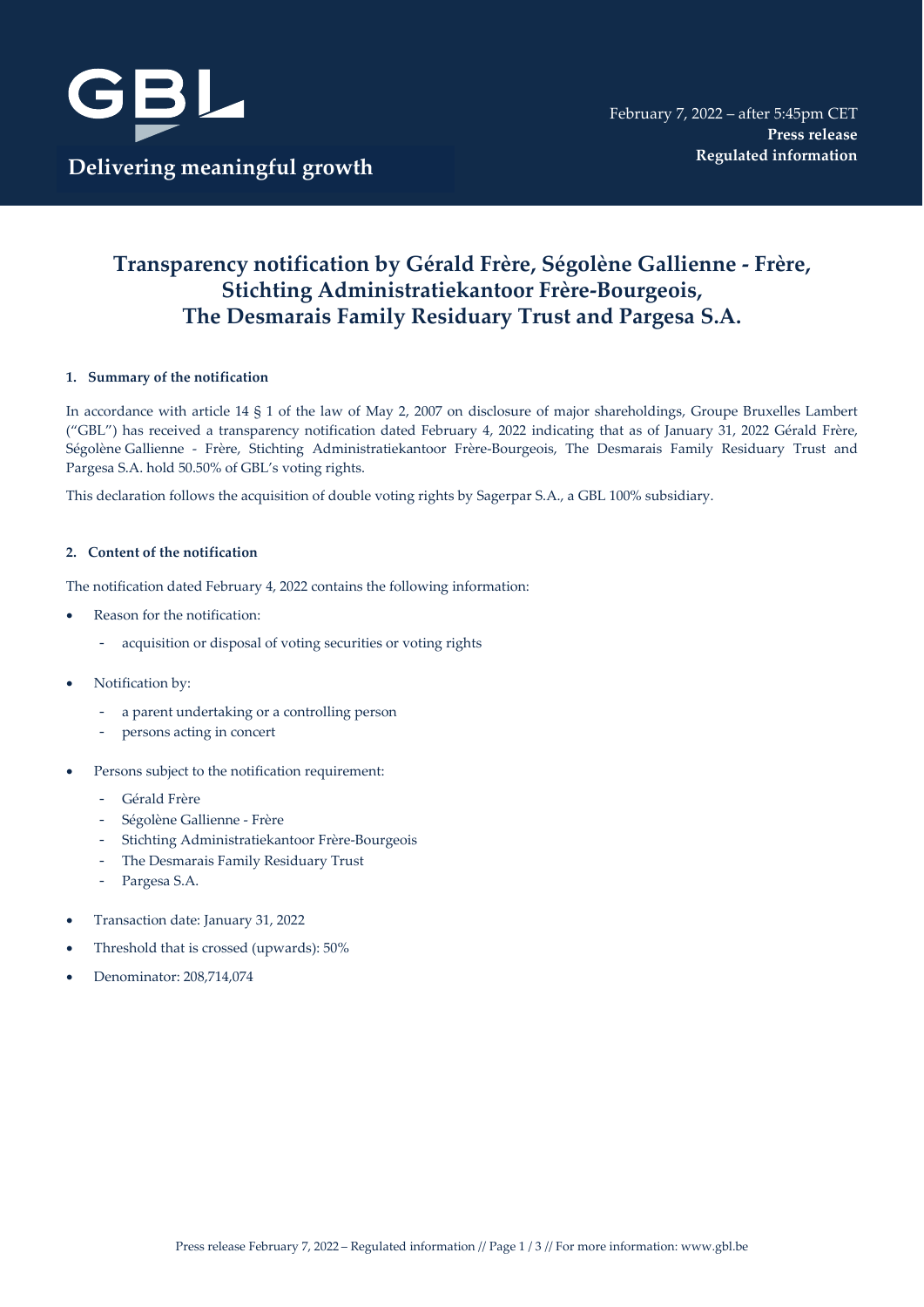

# • Notified details:

# *A. Voting rights*

| Holders of voting rights                             | Previous notification | After the transaction                         |                                            |  |
|------------------------------------------------------|-----------------------|-----------------------------------------------|--------------------------------------------|--|
|                                                      | # voting rights       | # of voting rights<br>linked to<br>securities | % voting rights<br>linked to<br>securities |  |
| The Desmarais Family Residuary Trust                 | 1,000                 | 1,000                                         | $0.00\%$                                   |  |
| Paul Desmarais, Jr.                                  | 11,200                | 11,200                                        | 0.01%                                      |  |
| Counsel Portfolio Services Inc.                      | 1,950                 | 1,950                                         | $0.00\%$                                   |  |
| Ségolène Gallienne - Frère                           | 5,700                 | 5,700                                         | $0.00\%$                                   |  |
| Gérald Frère                                         | 753,157               | 753,157                                       | $0.36\%$                                   |  |
| Stichting<br>Administratiekantoor<br>Frère-Bourgeois | $\theta$              | $\theta$                                      | $0.00\%$                                   |  |
| FG Bros S.A.                                         | 19,250                | 19,250                                        | 0.01%                                      |  |
| Frère-Bourgeois Holding S.A.                         | 19,250                | 19,250                                        | 0.01%                                      |  |
| Pargesa S.A.                                         | 91,092,672            | 91,092,672                                    | 43.64%                                     |  |
| Groupe Bruxelles Lambert S.A.                        | 572,431               | 2,371,230                                     | 1.14%                                      |  |
| Sagerpar S.A.                                        | 6,471,761             | 8,535,150                                     | 4.09%                                      |  |
| LTI Two S.A.                                         | 259,540               | 259,540                                       | 0.12%                                      |  |
| <b>FINPAR II S.A.</b>                                | 343,356               | 343,356                                       | 0.16%                                      |  |
| FINPAR III S.A.                                      | 323,912               | 323,912                                       | 0.16%                                      |  |
| FINPAR IV S.A.                                       | 309,136               | 309,136                                       | 0.15%                                      |  |
| FINPAR V S.R.L.                                      | 192,884               | 192,884                                       | 0.09%                                      |  |
| FINPAR VI S.R.L.                                     | 181,000               | 181,000                                       | 0.09%                                      |  |
| URDAC S.A.                                           | 282,216               | 282,216                                       | 0.14%                                      |  |
| FINPAR VII S.R.L.                                    |                       | 674,382                                       | 0.32%                                      |  |
| <b>Total</b>                                         | 100,840,415           | 105,376,985                                   | $50.49\%$                                  |  |